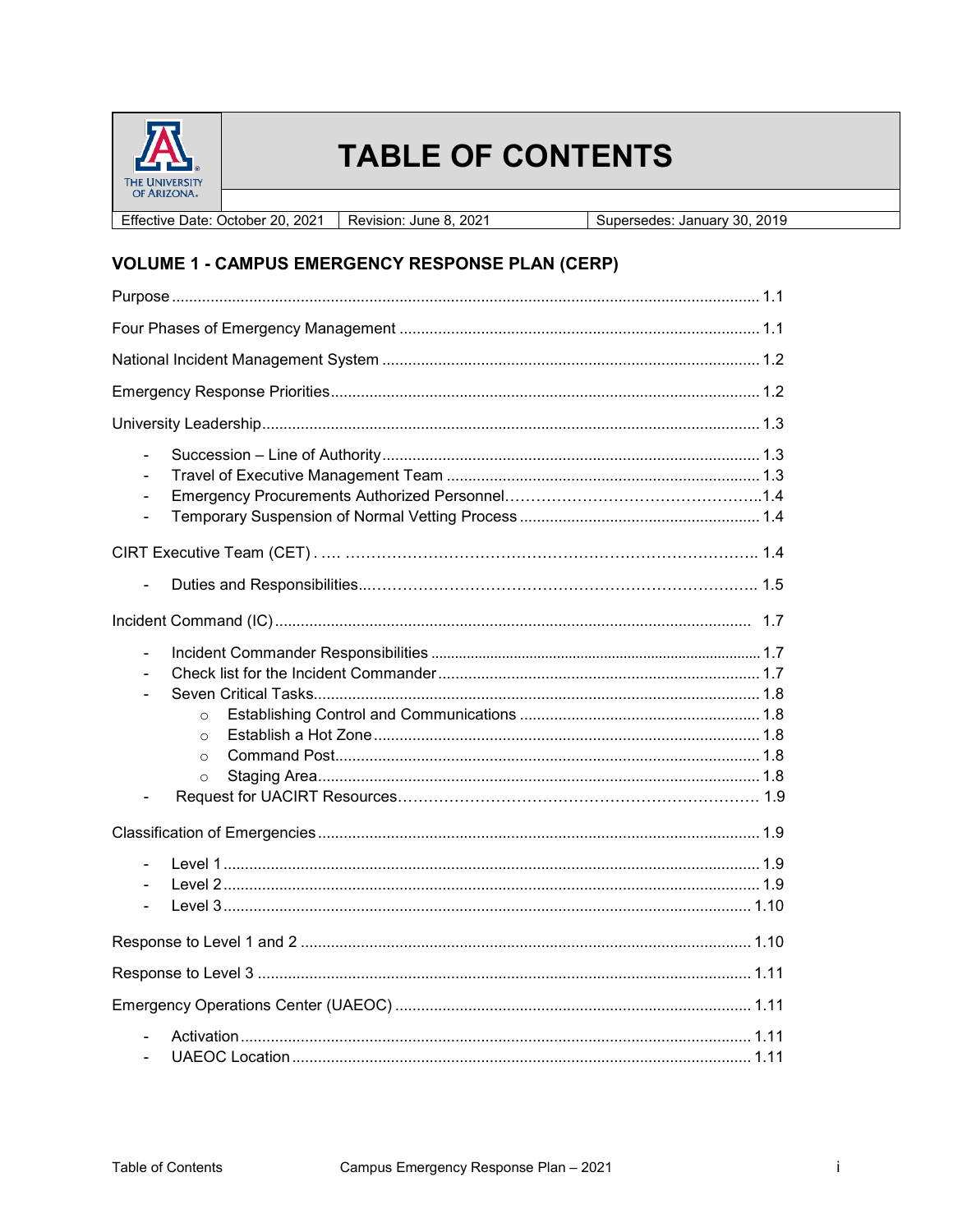|                | Emergency Notification and Communications to the Campus Community  1.12      |  |
|----------------|------------------------------------------------------------------------------|--|
| ÷,             |                                                                              |  |
|                |                                                                              |  |
|                |                                                                              |  |
|                | $\circ$                                                                      |  |
|                | $\circ$                                                                      |  |
|                | $\circ$                                                                      |  |
|                |                                                                              |  |
|                |                                                                              |  |
|                |                                                                              |  |
|                |                                                                              |  |
|                |                                                                              |  |
|                |                                                                              |  |
|                | $\circ$                                                                      |  |
|                | $\circ$                                                                      |  |
|                | $\circ$                                                                      |  |
|                | $\Omega$                                                                     |  |
|                |                                                                              |  |
|                |                                                                              |  |
|                | $\circ$                                                                      |  |
|                | $\circ$                                                                      |  |
|                |                                                                              |  |
| $\blacksquare$ |                                                                              |  |
|                |                                                                              |  |
|                |                                                                              |  |
|                |                                                                              |  |
|                |                                                                              |  |
|                |                                                                              |  |
| $\frac{1}{2}$  |                                                                              |  |
|                |                                                                              |  |
|                |                                                                              |  |
|                |                                                                              |  |
|                | University Employee Duties and Responsibilities in Emergency Situations 1.25 |  |
|                |                                                                              |  |
|                |                                                                              |  |
|                |                                                                              |  |
|                |                                                                              |  |
|                |                                                                              |  |
|                |                                                                              |  |
|                |                                                                              |  |
|                |                                                                              |  |
|                |                                                                              |  |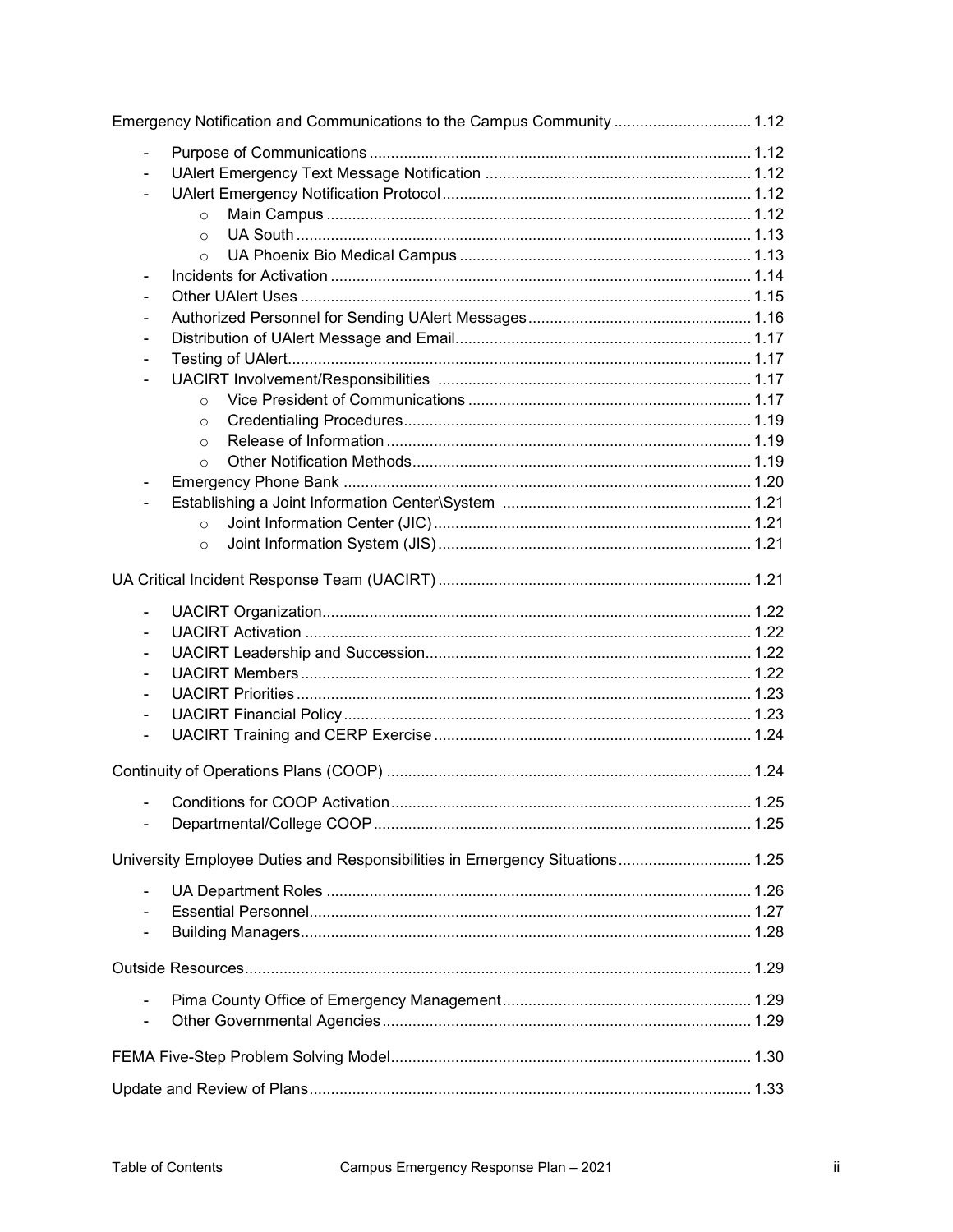## **VOLUME 2 - BUSINESS CONTINUITY DISASTER RECOVERY & DAMAGE ASSESSMENT**

| $\qquad \qquad \blacksquare$ |  |
|------------------------------|--|
| $\overline{\phantom{a}}$     |  |
| $\qquad \qquad \blacksquare$ |  |
|                              |  |
|                              |  |
|                              |  |
|                              |  |
|                              |  |
|                              |  |
|                              |  |
| $\circ$                      |  |
| $\circ$                      |  |
| $\circ$                      |  |
|                              |  |
| $\circ$                      |  |
| $\Omega$                     |  |
| $\circ$                      |  |
| $\circ$                      |  |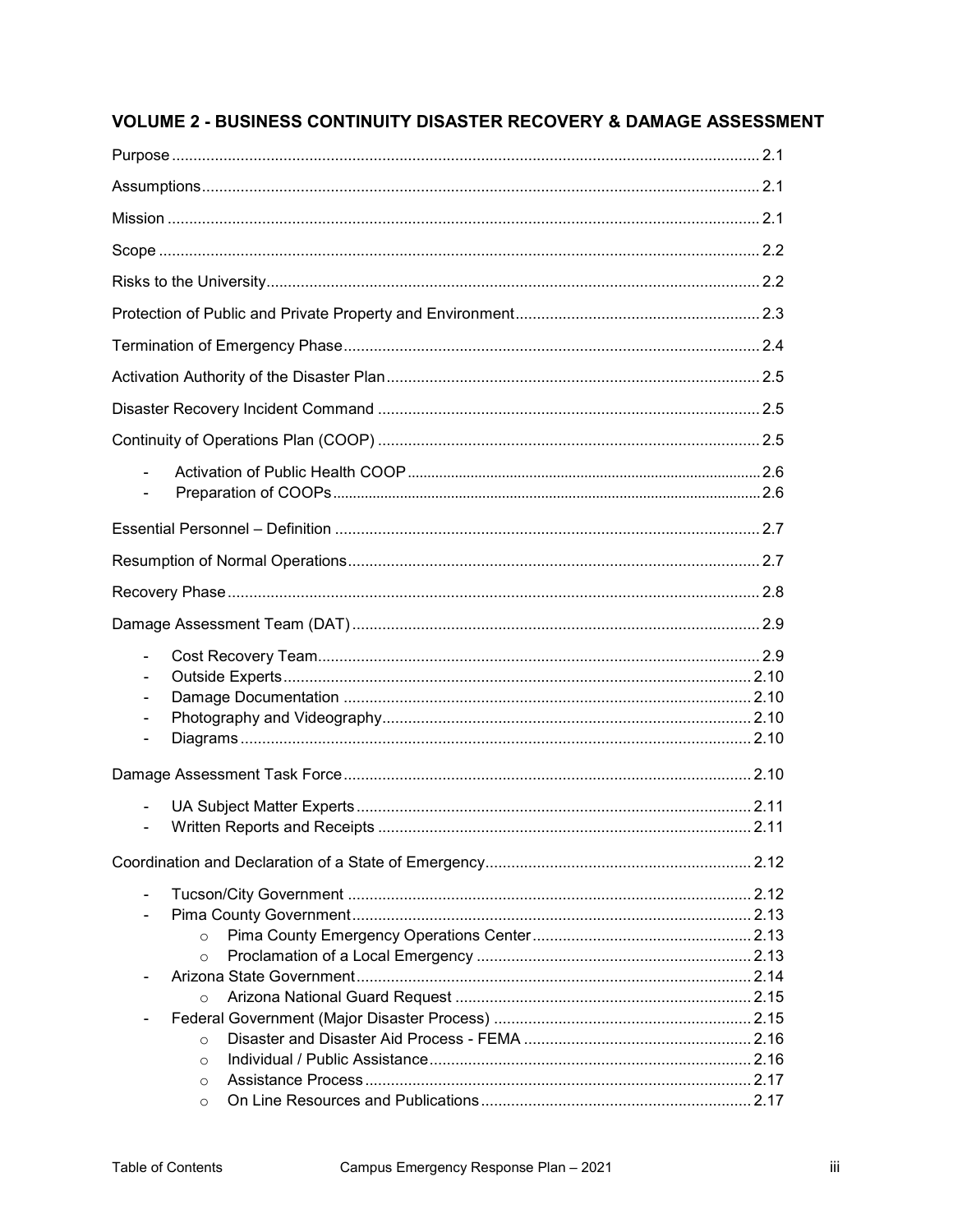#### **VOLUME 3 NATIONAL INCIDENT MANAGEMENT SYSTEM (NIMS) & INCIDENT COMMAND SYSTEM (ICS)**

| $\blacksquare$<br>$\overline{\phantom{0}}$                   |
|--------------------------------------------------------------|
|                                                              |
| $\qquad \qquad \blacksquare$<br>$\qquad \qquad \blacksquare$ |
|                                                              |
|                                                              |
|                                                              |
|                                                              |
|                                                              |
|                                                              |
| ä,<br>٠                                                      |
|                                                              |
|                                                              |
|                                                              |
|                                                              |
| $\circ$<br>$\Omega$<br>$\circ$<br>$\circ$                    |
| $\circ$<br>$\circ$                                           |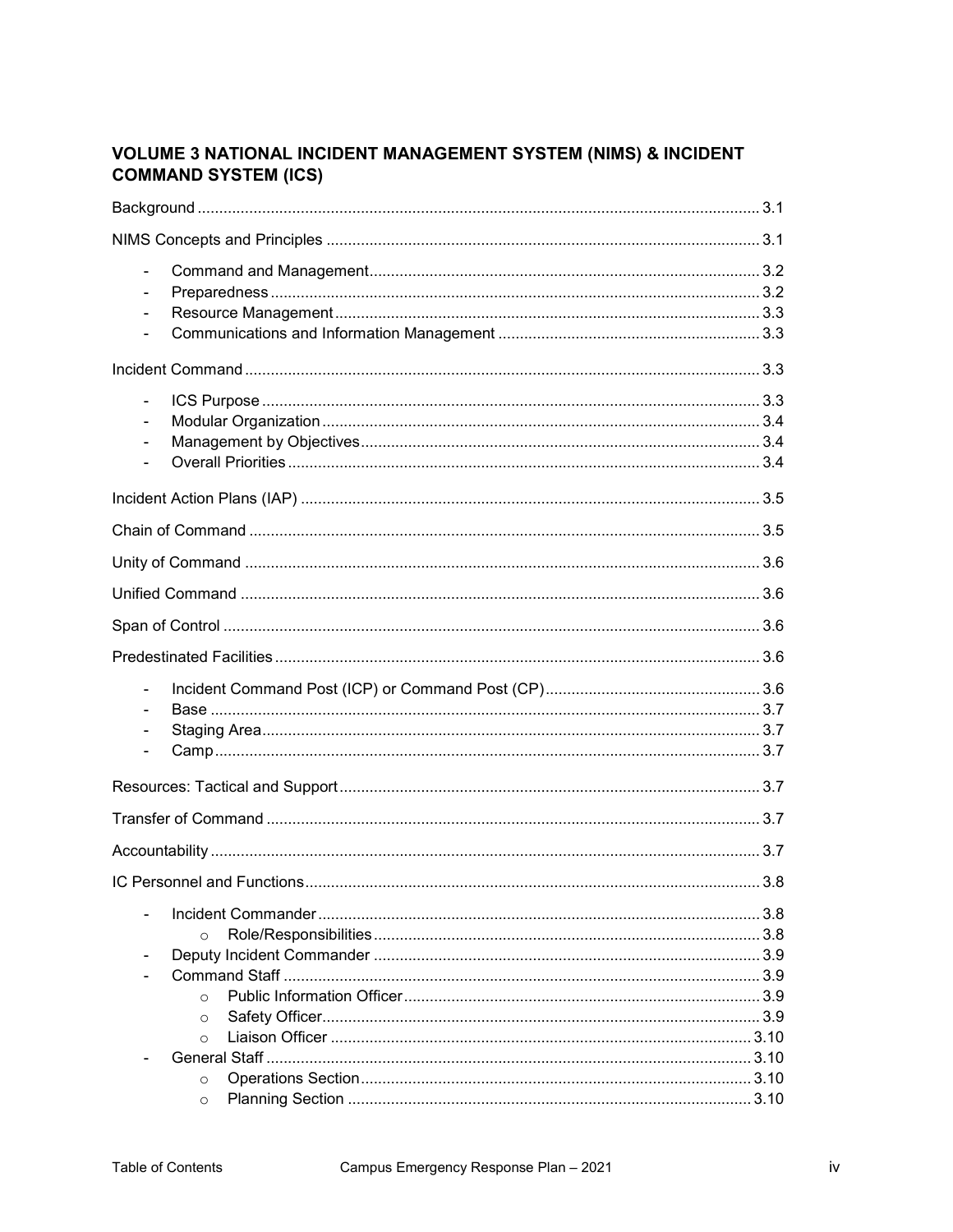|                | $\circ$ |  |
|----------------|---------|--|
|                | $\circ$ |  |
|                | $\circ$ |  |
|                |         |  |
|                |         |  |
|                |         |  |
|                |         |  |
|                |         |  |
|                |         |  |
|                |         |  |
|                |         |  |
|                |         |  |
|                |         |  |
|                |         |  |
|                |         |  |
|                |         |  |
| $\blacksquare$ |         |  |
|                |         |  |
|                |         |  |
|                |         |  |
|                |         |  |
|                |         |  |
|                |         |  |
|                |         |  |
|                |         |  |
|                |         |  |
|                |         |  |
|                |         |  |
|                |         |  |
|                |         |  |
|                |         |  |
|                |         |  |
|                |         |  |
|                |         |  |
|                |         |  |
|                |         |  |
|                |         |  |
|                |         |  |